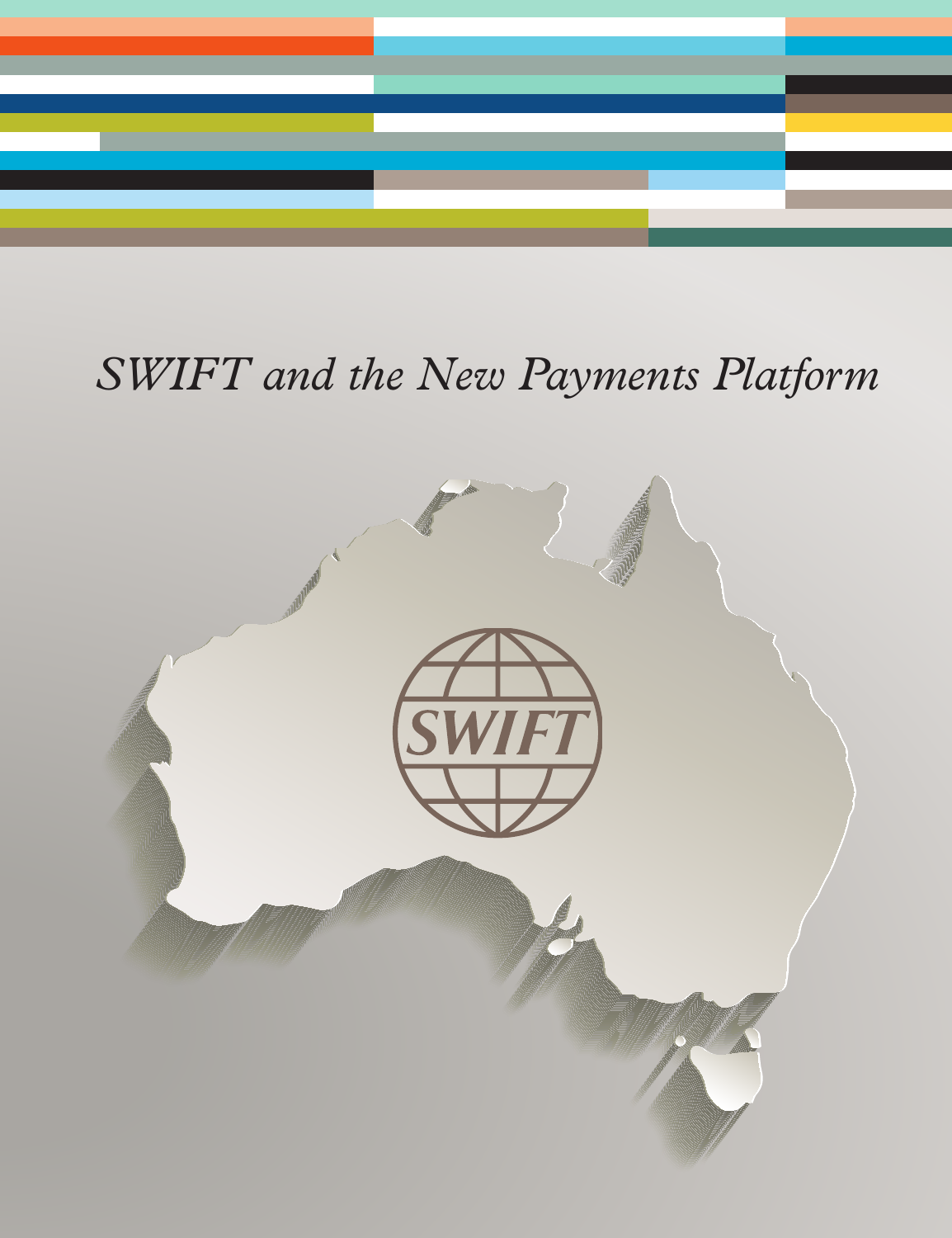# SWIFT and the New Payments Platform

#### About SWIFT

SWIFT is a member-owned cooperative that provides the communications platform, products and services to connect more than 10,500 banks, securities institutions and corporate customers in 215 countries and territories. SWIFT has supported the payments evolution of payments systems around the world for more than 40 years and began serving the high value Real Time Gross Settlement (RTGS) segment in the 1990s, and shortly after, low value/bulk payment systems.

SWIFT now serves over 180 payment and securities systems globally, including critical payment and securities market infrastructures such as the Single Euro Payments Area (SEPA), Continuous Linked Settlement (CLS), TARGET2-Securities (T2S) and the SWIFT India Domestic Services. SWIFT members benefit from a secure, reliable and standardised connection to reach their Financial Institution, Corporate and Market Infrastructure counterparts.

#### SWIFT in Australia

Australia has always been a great supporter of the SWIFT cooperative. Originally, the Australian banks adopted SWIFT for their cross border payments and since then the banking community have relied increasingly on SWIFT as the secure backbone for the domestic economy. Australia was one of the first countries to adopt the SWIFT model for RTGS systems, which has served the Australian industry for close to 20 years, and the Direct Entry bulk clearing and settlement system also has a SWIFT option that is used by some of the tier 1 clearing banks. Domestic Securities are also settled securely via SWIFT through the connection with the Austraclear depository and the ASX have indicated their interest to move towards ISO20022 and SWIFT connectivity for their

CHESS replacement project. It's clear that SWIFT is a trusted partner to the Australian financial services industry.

Every day, institutions in Australia safely and securely send and receive approximately 700,000 individual and many more bulk transactions through the SWIFT network. In total, almost 200 million messages were sent and received in 2013 in Australia, ranking 11th on the global SWIFT Countries list. Reflecting Australia's significance to the global SWIFT community, Australia has a seat on the SWIFT board of directors.

### SWIFT and the New Payments Platform

SWIFT is delighted to have been selected as the vendor for Australia's New Payments Platform (NPP). With NPP, we will take a new journey with the Australian community. As the industryowned, not for profit cooperative, we approach opportunities such as NPP differently. We do not seek to maximise profit but to the contrary, we remove cost from our owners by allowing them to reinvest in the products, services and capabilities that they have already spent many years supporting. This approach has allowed us to work with the industry to define a model that, we believe, reaches the correct balance between meeting the aims of the system, whilst keeping complexity and therefore cost, to a minimum.

Through collaboration with the Australian payments industry and by showing flexibility during the tender process, SWIFT were able to put together a unique and innovative model that fits with the requirements defined by the NPP working groups. SWIFT believe this Australian innovation will provide a case study for the rest of the world, and will drive innovation in the Australian payments industry for many years into the future. Richer data supplied through the ISO20022 standard, 24/7 banking,

faster payment outcomes and the overlay services framework will provide new value to Australian consumers and businesses.

#### NPP Solution Overview

The "Basic Infrastructure" elements of the NPP include the Network, Switch and Addressing Database. SWIFT will build, deliver and support the Network and Switch components and we have sub-contracted Fiserv for the build, delivery and support of the Addressing Database component.

Direct Participants, Overlay Services and the RBA Fast Settlement Service will all connect directly to the Basic Infrastructure. Existing SWIFT users will be able to re-use their SWIFT connectivity packs if they choose to do so. NPP also caters for Indirect Participants who will rely on agency services provided by a Direct Participant. A new entity "NPP Australia Limited" has been established by Australian Payments Clearing Association (APCA) to govern the system and it is this entity that SWIFT has contracted with for the delivery and ongoing support of the NPP solution.

SWIFT will provide the "backbone" for the secure and reliable movement of messages between ADI Participants and will initiate the Settlement instructions with the RBA. The Addressing Database will provide the Participants with the ability to direct payments to recipients using a simple easy to remember identifier, such as a mobile phone number. A user of the system will no longer need to know the BSB and Account Number of the Payee.

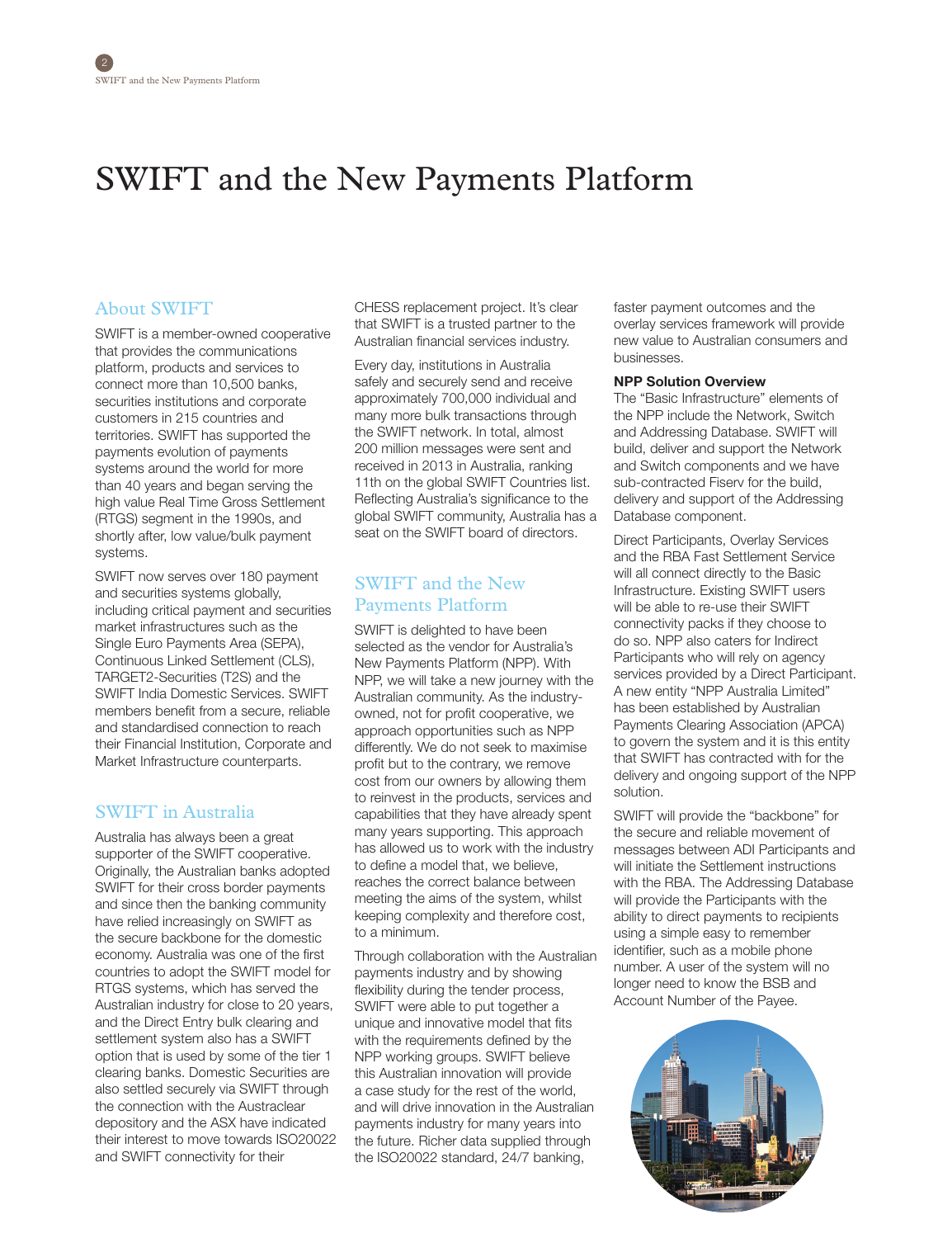

The following diagram and descriptions provide a high level view of the technical solution:

The diagram shows the high level topology of the distributed 'Lite' hub that SWIFT will build for NPP Australia. Broadly, it consists of a Domestic Messaging Channel supported by SWIFT's established network partners in Australia, an Addressing database to provide proxy identifiers for ADI customers, and a common software interface that will manage the communication flows between participants, the Addressing database and Overlay service providers.

The distributed nature of the Switch is a real innovation and something that distinguishes the Australian solution from those adopted in other markets. It removes the need for a heavy central infrastructure and allows the ADIs to continue to focus on innovation and differentiation through their customerfacing channels whilst utilising a simple, reliable, fast and secure system to switch payments between counterpart ADIs.

#### **Key Features:**

• Domestic messaging channel (DM Channel) which uses local network access points to switch payments between the participating banks and the RBA. The DM Channel is a point to point messaging solution allowing participants to exchange a high volume of messages in-country, with low latency on a 24x7 basis. The distributed nature of the Switch means that there is no single point of failure in the system.

- Payment Gateway, a SWIFT interface deployed to each NPP participant, that will orchestrate clearing and settlement flows between the participating banks and the RBA, and potentially additional flows such as payment initiations that are entered into the system by directly connected value added services (known as overlay services).
- Addressing Database to facilitate simpler and more efficient addressing of payments, by linking short names (aliases), email addresses, mobile phone numbers and other identifiers with the account numbers of ADI customers.
- **Messaging Standards ISO** 20022 will be utilised to provide XML-based messaging standards across the solution. ISO 20022 is an international messaging development standard that is designed to simplify global financial communication. ISO 20022 messages allow flexibility and extensibility and can carry additional remittance information with the payment. SWIFT built many of the ISO20022 standards and is the Registration Authority for the standard.
- Overlay Services will use the NPP payment infrastructure. These may include services such as mobileto-mobile payments, bill payments and property settlement services. The Overlay Services framework will ensure that the NPP can evolve and change to facilitate future payments innovations as well as new entrants.
- Round the Clock Support will be provided by SWIFT on a 24/7 basis to the institutions participating in the scheme.

## Looking forward

The fast payments trend is beginning to have a profound impact on the payments ecosystem. The Australian industry's decision to develop the innovative NPP system is a very significant step in shaping the future of the payments industry, not just in Australia but also for the global financial community.

SWIFT believe that this innovation is going to provide a case study for the rest of the world, and this trend represents the future of payments. The Australian industry can expect to benefit from cost savings by reusing infrastructure, the trust, reputation and experience of SWIFT as a provider of critical financial market infrastructure services, and reliable, proven and secure messaging services.